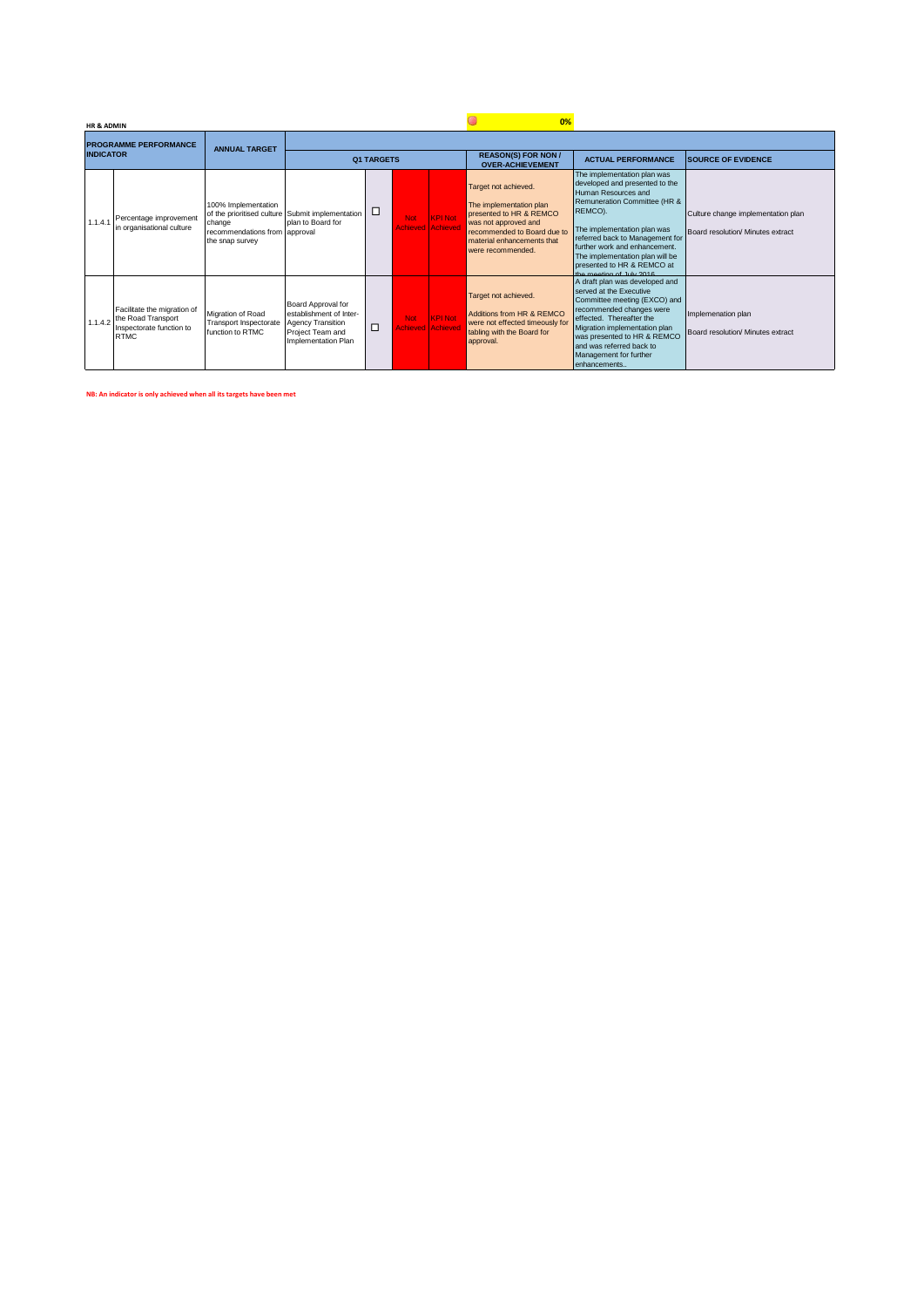|                                        | <b>OCIO</b> |                                                           |                                                                     |                                                             | 50%               |                     |                                   |                                                                                                                                                             |                                                                                                                                                                                                     |                                                                                   |
|----------------------------------------|-------------|-----------------------------------------------------------|---------------------------------------------------------------------|-------------------------------------------------------------|-------------------|---------------------|-----------------------------------|-------------------------------------------------------------------------------------------------------------------------------------------------------------|-----------------------------------------------------------------------------------------------------------------------------------------------------------------------------------------------------|-----------------------------------------------------------------------------------|
|                                        |             | <b>PROGRAMME</b>                                          | <b>ANNUAL TARGET</b>                                                |                                                             |                   |                     |                                   | <b>QUARTERLY PERFORMANCE</b>                                                                                                                                |                                                                                                                                                                                                     |                                                                                   |
| <b>PERFORMANCE</b><br><b>INDICATOR</b> |             |                                                           |                                                                     |                                                             | <b>Q1 TARGETS</b> |                     |                                   | <b>REASON(S) FOR NON / OVER-</b><br><b>ACHIEVEMENT</b>                                                                                                      | <b>ACTUAL PERFORMANCE SOURCE OF EVIDENCE</b>                                                                                                                                                        |                                                                                   |
|                                        |             | Developed and<br>1.3.1 implemented new<br>business system | Developed and piloted<br>new permit system at<br><b>Head Office</b> | Submitted project plan to<br>the Board for approval         | $\Box$            | <b>Not Achieved</b> | <b>KPI Not</b><br><b>Achieved</b> | The changes from the Audit and<br>Risk Committee are still being<br>incorporated to the Project Plan<br>prior to presentation to the Board<br>for approval. | The Project Plan was<br>developed and<br>recommended by the Audit<br>and Risk Committee subject<br>to changes. The changes<br>from the Audit and Risk<br>Committee are still being<br>incorporated. | Project plan of piloted new permit<br>system<br>Board resolution/ Minutes extract |
|                                        | 1.3.2       | Optimise Technology<br>Foundation                         | Upgraded Technology<br>Platforms                                    | Submitted implementation<br>plan to the Board for<br>noting | $\Box$            | Achieved            | <b>KPI Achieved</b>               |                                                                                                                                                             |                                                                                                                                                                                                     | Progress report as per<br>implemantation plan<br><b>Board Minutes extract</b>     |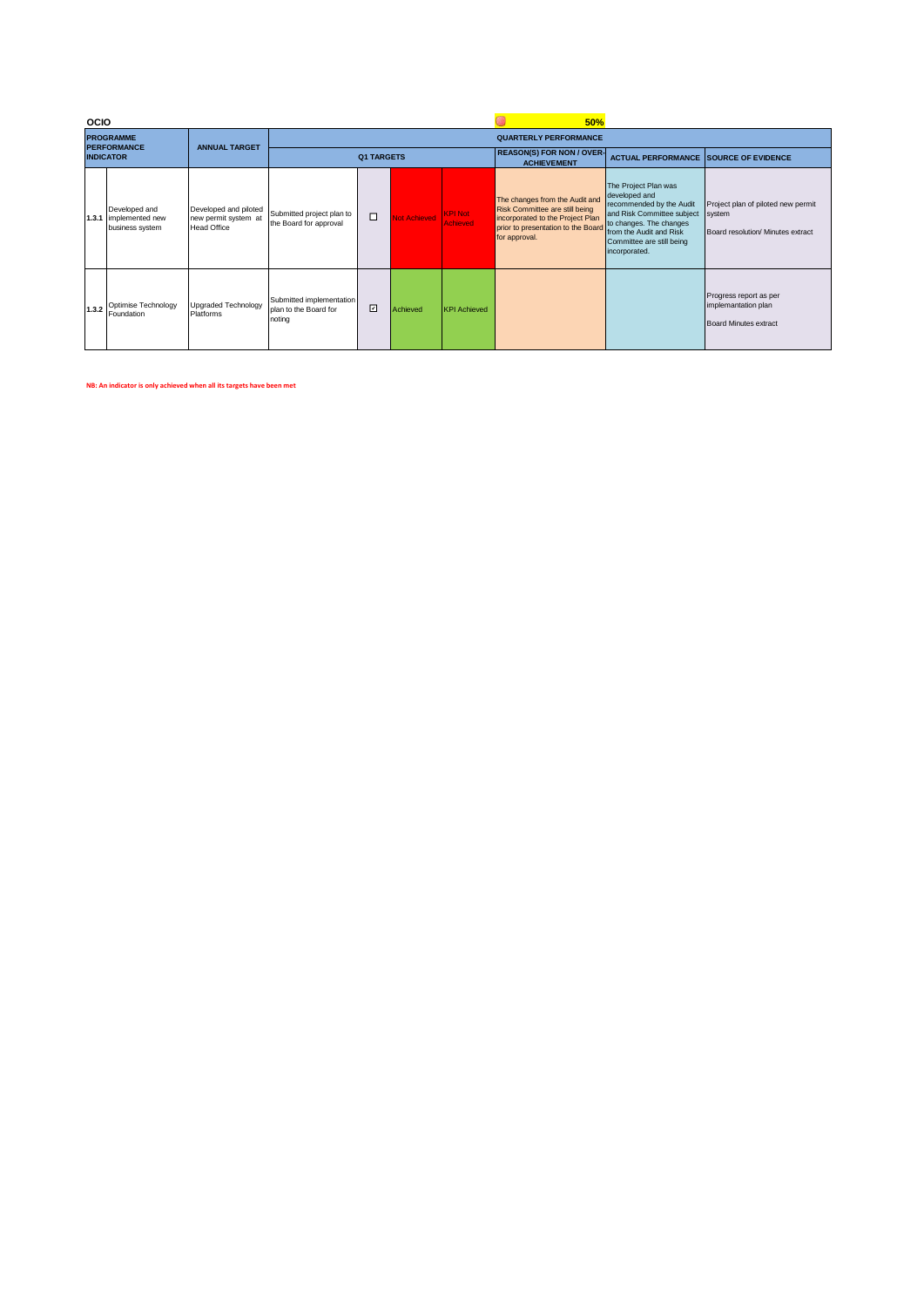|       | <b>FINANCE &amp; SCM</b>                                                                           |                                                                                                                               |                                                                           |                   |                     |                                   | 0%                                                                                                                                                                                                                                                                                                                                                                                              |                                                                                                                                                                                                                                                                                                                                                                                                                                                                                                                                                                                                                                       |                                                                                   |  |  |  |
|-------|----------------------------------------------------------------------------------------------------|-------------------------------------------------------------------------------------------------------------------------------|---------------------------------------------------------------------------|-------------------|---------------------|-----------------------------------|-------------------------------------------------------------------------------------------------------------------------------------------------------------------------------------------------------------------------------------------------------------------------------------------------------------------------------------------------------------------------------------------------|---------------------------------------------------------------------------------------------------------------------------------------------------------------------------------------------------------------------------------------------------------------------------------------------------------------------------------------------------------------------------------------------------------------------------------------------------------------------------------------------------------------------------------------------------------------------------------------------------------------------------------------|-----------------------------------------------------------------------------------|--|--|--|
|       | <b>PROGRAMME</b><br><b>PERFORMANCE</b>                                                             | <b>ANNUAL TARGET</b>                                                                                                          | <b>QUARTERLY PERFORMANCE</b>                                              |                   |                     |                                   |                                                                                                                                                                                                                                                                                                                                                                                                 |                                                                                                                                                                                                                                                                                                                                                                                                                                                                                                                                                                                                                                       |                                                                                   |  |  |  |
|       | <b>INDICATOR</b>                                                                                   |                                                                                                                               |                                                                           | <b>Q1 TARGETS</b> |                     |                                   | <b>REASON(S) FOR NON /</b><br><b>OVER-ACHIEVEMENT</b>                                                                                                                                                                                                                                                                                                                                           | <b>ACTUAL PERFORMANCE</b>                                                                                                                                                                                                                                                                                                                                                                                                                                                                                                                                                                                                             | <b>SOURCE OF EVIDENCE</b>                                                         |  |  |  |
| 1.2.1 | Developed and<br>implemented new<br>revenue streams as per<br>financial sustainability<br>strategy | Revised financial<br>sustainability strategy<br>Implemented cross-<br>border user charges as a approval<br>new revenue stream | Submitted revised<br>financial sustainablity<br>strategy to the Board for | □                 | <b>Not Achieved</b> | <b>KPI Not</b><br><b>Achieved</b> | The ongoing engagements with<br>the Department of Transport will<br>inform the revision of the<br>Financial Sustainability strategy.<br>Delayed meeting with the<br>officials from the Department of<br>Transport to discuss and agree<br>on the process of implementing<br>cross border charges, which is<br>a key revenue stream as per the<br>approved financial sustainability<br>strategy. | The engagement with the Department (DoT)<br>of Transport on the identified key revenue<br>stream (implementation of cross border<br>charges) took place during May 2016.<br>A Task Team has been established in the<br>Department of Transport and officials from<br>the Agency are part of the team. The Terms<br>of Reference have been finalised and<br>awaiting final approved by the relevant<br>authority within the Department of<br>Transport.<br>A project plan for the implementation of the<br>cross border charges was drafted and<br>submitted to the Department of Transport<br>for further consideration and approval. | Revised financial sustainability<br>strategy<br>Board resolution/ Minutes extract |  |  |  |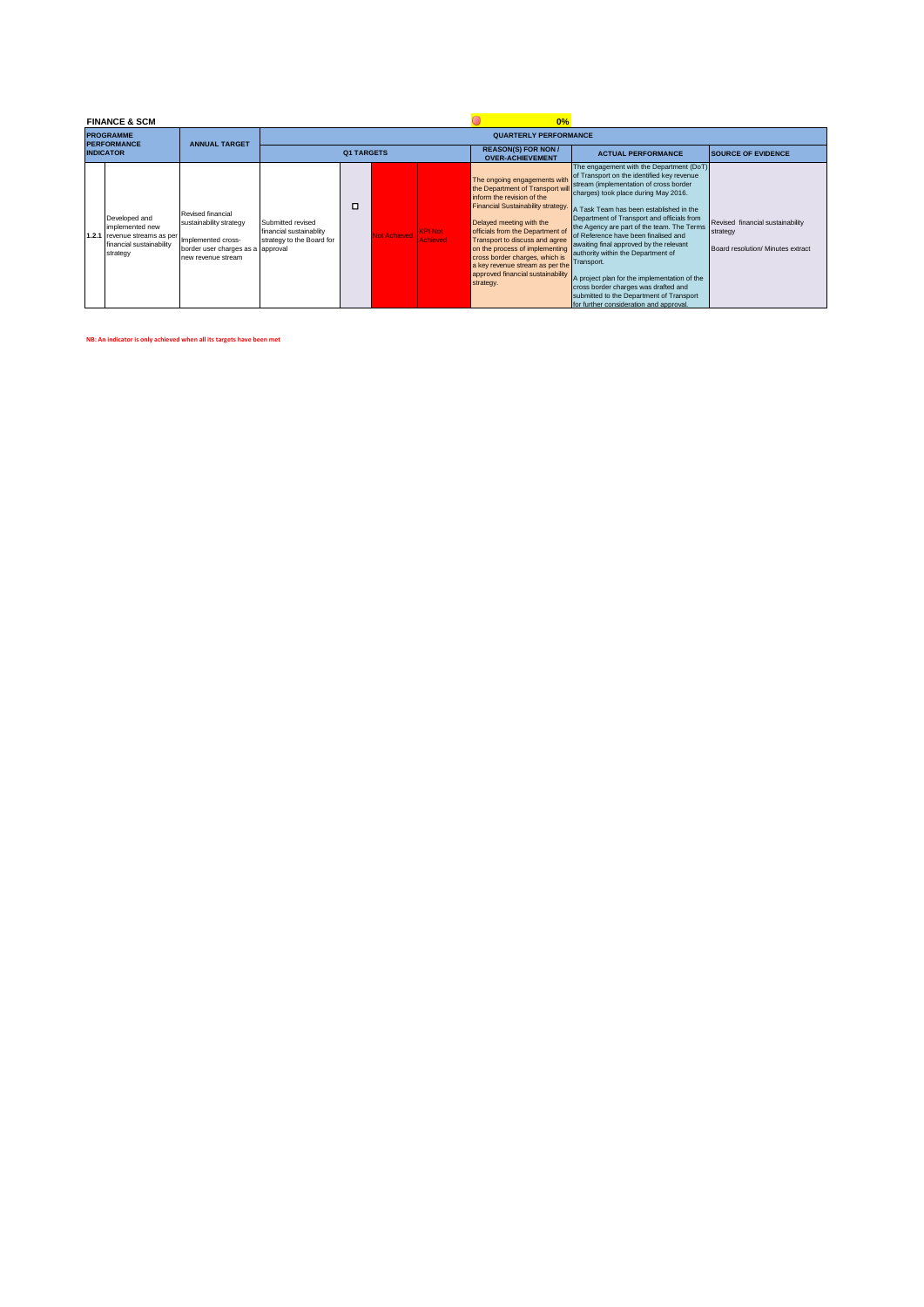|  |       | <b>GOVERNANCE &amp; LEGAL</b>                                                                         |                                                                                                              |                                                                                             |        | 50%          |                                            |                                                                                                                                              |                                                               |                                                                                           |  |  |
|--|-------|-------------------------------------------------------------------------------------------------------|--------------------------------------------------------------------------------------------------------------|---------------------------------------------------------------------------------------------|--------|--------------|--------------------------------------------|----------------------------------------------------------------------------------------------------------------------------------------------|---------------------------------------------------------------|-------------------------------------------------------------------------------------------|--|--|
|  |       | <b>PROGRAMME</b>                                                                                      | <b>ANNUAL TARGET</b>                                                                                         | <b>QUARTERLY PERFORMANCE</b>                                                                |        |              |                                            |                                                                                                                                              |                                                               |                                                                                           |  |  |
|  |       | <b>PERFORMANCE INDICATOR</b>                                                                          |                                                                                                              | <b>Q1 TARGETS</b>                                                                           |        |              |                                            | <b>REASON(S) FOR NON / OVER-</b><br><b>ACHIEVEMENT</b>                                                                                       | <b>ACTUAL PERFORMANCE</b>                                     | <b>ISOURCE OF EVIDENCE</b>                                                                |  |  |
|  | 1.4.1 | Implemented fraud and<br>corruption prevention<br>programmes                                          | 60 % fraud and<br>corruption<br>programmes<br>implemented                                                    | Submitted Fraud and<br>Corruption implementation<br>plan the Board for approval $\boxed{2}$ |        | Achieved KPI | Achieved                                   |                                                                                                                                              | Board approved Fraud and<br>Corruption implementation<br>plan | Fraud and Corruption implementation plan<br>Board resolution/ Minutes extract             |  |  |
|  | 1.4.2 | <b>Developed Business</b><br>Case on cross-border<br>comprehensive levying<br>of cross-border charged | Submitted a draft<br>legislative proposal<br>on comprehensive<br>levying of cross-<br>border user<br>charges | Developed Discussion<br>paper and workshopped<br>with the relevant<br>stakeholders          | $\Box$ | Not:         | <b>KPI Not</b><br><b>Achieved Achieved</b> | Discussion paper was developed.<br>The internal workshop was<br>conducted, due to time<br>constraints external workshop<br>could not happen. | Developed Discussion paper                                    | <b>Discussion Paper</b><br>Stakeholder Workshop report<br>Attendance register of workshop |  |  |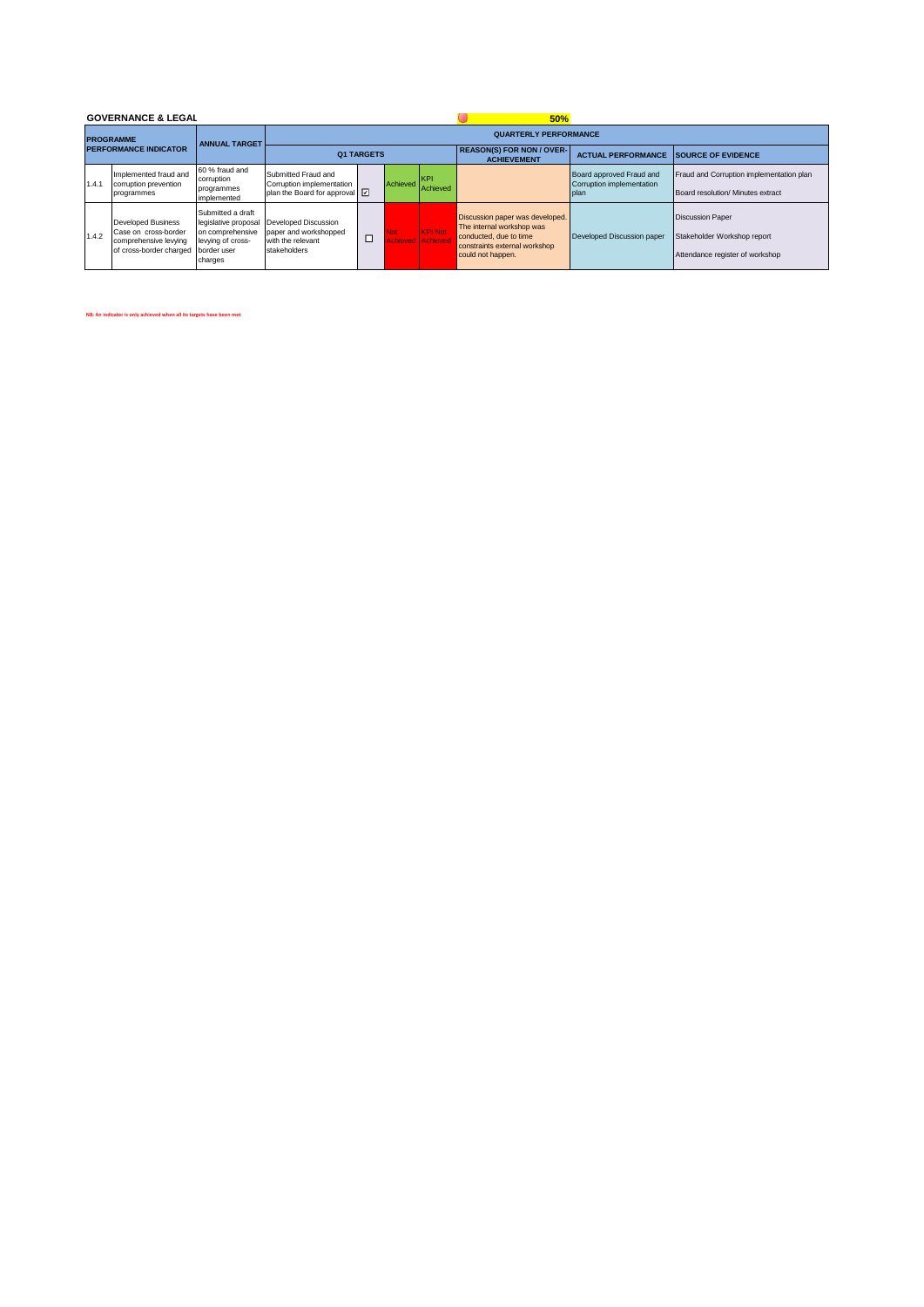|                              |     | <b>REGULATORY SERVICE</b>                                                                                                                       |                                                                                                 |                                                                                                    |                   |                                       | 50%                    |                                                                     |                                                                                                                                                                                               |                                                                                     |  |  |
|------------------------------|-----|-------------------------------------------------------------------------------------------------------------------------------------------------|-------------------------------------------------------------------------------------------------|----------------------------------------------------------------------------------------------------|-------------------|---------------------------------------|------------------------|---------------------------------------------------------------------|-----------------------------------------------------------------------------------------------------------------------------------------------------------------------------------------------|-------------------------------------------------------------------------------------|--|--|
|                              |     | <b>PROGRAMME</b>                                                                                                                                | <b>ANNUAL</b>                                                                                   |                                                                                                    |                   |                                       |                        | <b>QUARTERLY PERFORMANCE</b>                                        |                                                                                                                                                                                               |                                                                                     |  |  |
| <b>PERFORMANCE INDICATOR</b> |     |                                                                                                                                                 | <b>TARGET</b>                                                                                   |                                                                                                    | <b>Q1 TARGETS</b> |                                       |                        | <b>REASON(S) FOR NON / OVER-</b><br><b>ACHIEVEMENT</b>              | <b>ACTUAL PERFORMANCE</b>                                                                                                                                                                     | <b>SOURCE OF EVIDENCE</b>                                                           |  |  |
|                              | 2.1 | Implemented scientific<br>tool used by the<br><b>Requlatory Committee</b><br>to manage supply and<br>demand cross-border<br>passenger transport | Impact assessment<br>on the three (3)<br>main corridors<br>Refinement of the<br>scientific tool | Progress report on the pilot<br>implementation to the<br>Regulatory Committee for<br>noting        | ⊡                 | Achieved                              | <b>KPI</b><br>Achieved |                                                                     | The progress report on the pilot<br>implementation was considered and noted<br>by the Executive Committee, on13 June<br>2016, and the Regulatory Committee, on<br>21 June 2016, respectively. | Progress report on the pilot implementation<br>Regulatory Committee Minutes extract |  |  |
|                              | 2.2 | Developed and<br>Implemented Operator<br>Compliance<br>Accreditation Scheme<br>(OCAS)                                                           | National Feasibility<br>Assessment                                                              | Consult with key transport<br>stakeholders to facilitate the<br>National Feasibility<br>Assessment | □                 | <b>Not</b><br><b>Achieved Achieve</b> | <b>KPI Not</b>         | The Consultation Plan and<br>Report are pending tabling to<br>EXCO. | A Consultation plan was developed. The<br>following stakeholders were consulted on<br>the National Feasibility Assessment<br>National: Transport Forum and the<br>Operator Stakeholder Forum  | Consultation report(s)                                                              |  |  |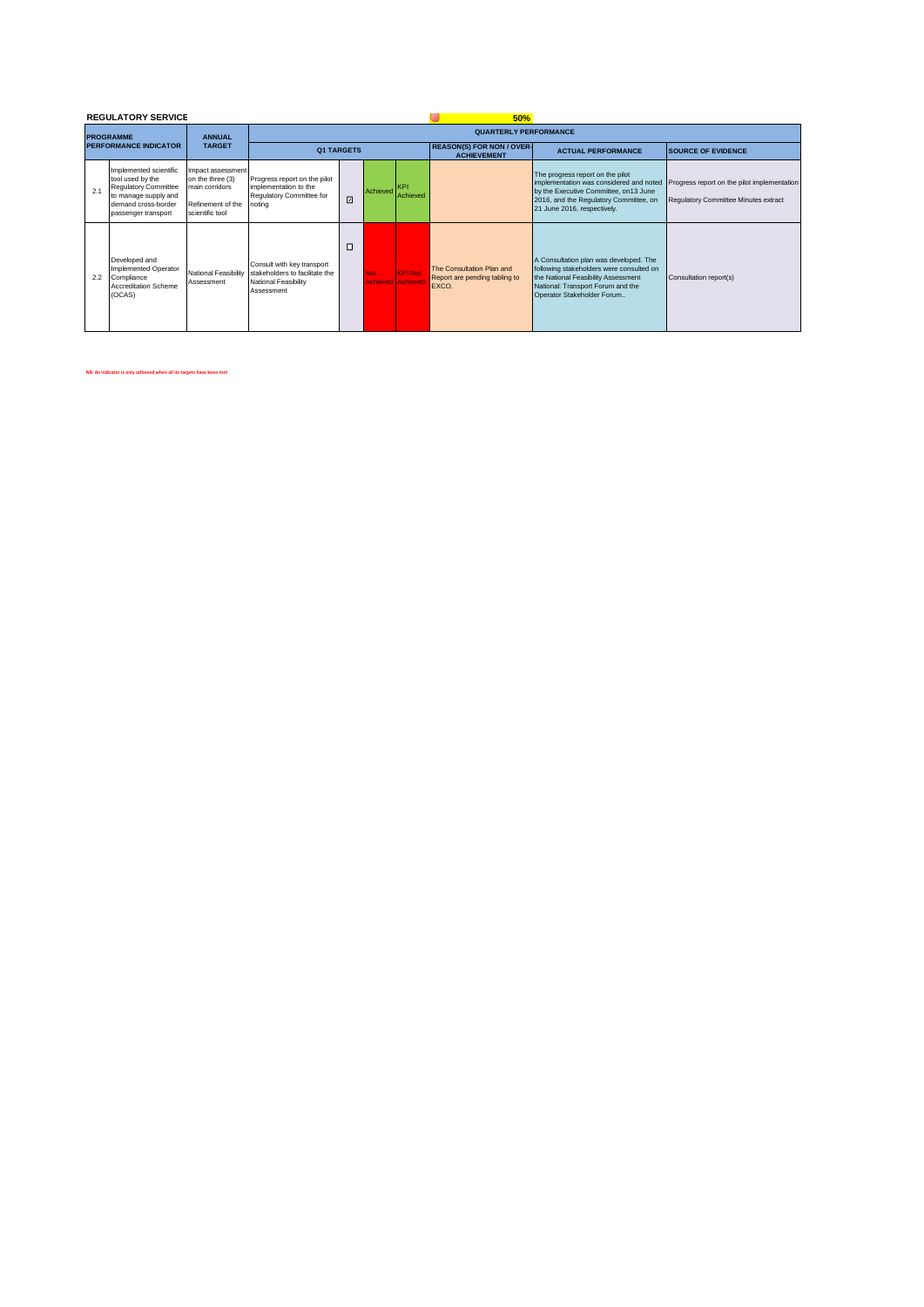|                                                  |      | <b>ROAD TRANSPORT INSPECT</b>                                        |                                                         |                                                                                 | 100%                         |  |                       |                                                                                                                         |                                                                                     |                                                                       |  |  |  |  |  |
|--------------------------------------------------|------|----------------------------------------------------------------------|---------------------------------------------------------|---------------------------------------------------------------------------------|------------------------------|--|-----------------------|-------------------------------------------------------------------------------------------------------------------------|-------------------------------------------------------------------------------------|-----------------------------------------------------------------------|--|--|--|--|--|
| <b>PROGRAMME</b><br><b>PERFORMANCE INDICATOR</b> |      |                                                                      | <b>ANNUAL TARGET</b>                                    |                                                                                 | <b>QUARTERLY PERFORMANCE</b> |  |                       |                                                                                                                         |                                                                                     |                                                                       |  |  |  |  |  |
|                                                  |      |                                                                      |                                                         |                                                                                 | <b>Q1 TARGETS</b>            |  |                       | <b>REASON(S) FOR NON / OVER</b><br>-ACHIEVEMENT                                                                         | <b>ACTUAL PERFORMANCE SOURCE OF EVIDENCE</b>                                        |                                                                       |  |  |  |  |  |
|                                                  | 13.1 | Percentage increase in<br>the number of<br>inspections conducted     | 5% increase in the<br>number of inspections<br>baseline | 58 534 number of<br>inspections conducted                                       | ⊡                            |  | Achieved KPI Achieved | The planned target was<br>exceeded because of the<br>inspections that were conducted<br>at busy regions such as Limpopo |                                                                                     | 62 816 Inspections conducted Quarterly consolidated inspection report |  |  |  |  |  |
|                                                  | 3.2  | Number of key findings<br>reports on inspections<br>and prosecutions | 4 Law enforcement<br>reports (Section 39 (2)            | Submitted law enforcement<br>report (Section 39 (2)) to the<br>Board for noting | ☑                            |  | Achieved KPI Achieved |                                                                                                                         | Quarter 1 Law Enforcement<br>Section 39(2) report noted by<br>Board on 27 June 2016 | Law enforcement report<br>Board Minutes extract                       |  |  |  |  |  |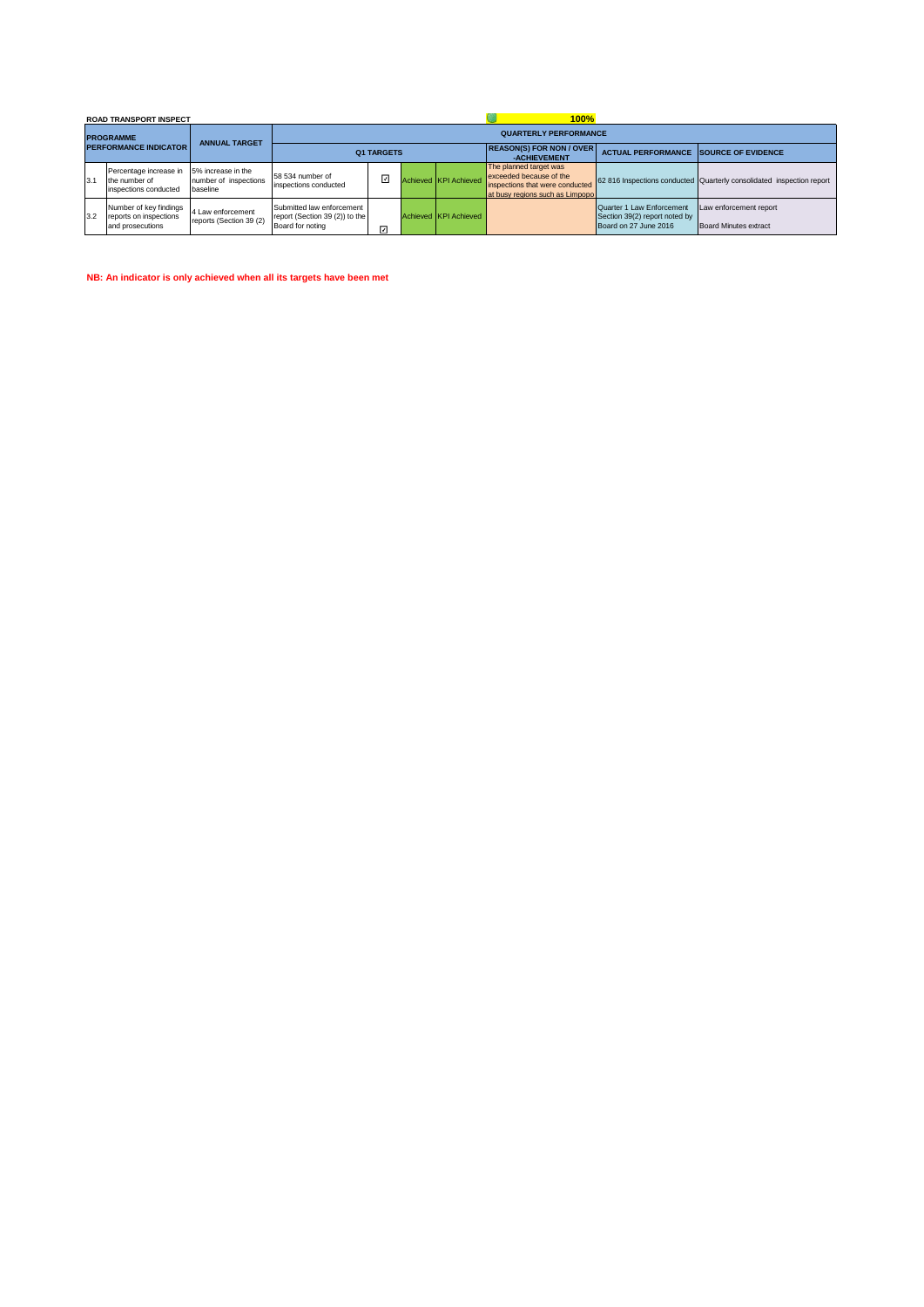|                                           | <b>FACILITATION AND INDUSTRY DEVELOPMENT</b>                                                      |                                                                                 |                                                                                                                                 |                   |          |                        | 100%                                                                                                                                                                                                |                                                                                                         |                                                                                                                                   |  |  |
|-------------------------------------------|---------------------------------------------------------------------------------------------------|---------------------------------------------------------------------------------|---------------------------------------------------------------------------------------------------------------------------------|-------------------|----------|------------------------|-----------------------------------------------------------------------------------------------------------------------------------------------------------------------------------------------------|---------------------------------------------------------------------------------------------------------|-----------------------------------------------------------------------------------------------------------------------------------|--|--|
|                                           |                                                                                                   |                                                                                 |                                                                                                                                 |                   |          |                        | <b>QUARTERLY PERFORMANCE</b>                                                                                                                                                                        |                                                                                                         |                                                                                                                                   |  |  |
| <b>Programme Performance</b><br>Indicator |                                                                                                   | <b>ANNUAL TARGET</b>                                                            |                                                                                                                                 | <b>Q1 TARGETS</b> |          |                        | <b>REASON(S) FOR NON /</b><br><b>OVER-ACHIEVEMENT</b>                                                                                                                                               | <b>ACTUAL PERFORMANCE SOURCE OF EVIDENCE</b>                                                            |                                                                                                                                   |  |  |
| 4.1                                       | % of operator<br>constraints addressed<br>within 6 months                                         | 70% of operator constraints<br>addressed within 6 months<br>of reporting        | Submitted progress<br>report on operator<br>constraints addressed<br>and resolved within 6<br>months to the Board for<br>noting | ⊡                 | Achieved | <b>KPI</b><br>Achieved |                                                                                                                                                                                                     | Board noted Progress Report<br>on operator constraints<br>addressed (71.43% of<br>constraints resolved) | Progress report on operator constraints<br>addressed<br><b>Board Minutes extract</b>                                              |  |  |
| 4.2                                       | % resolution of<br>passenger transport<br>conflicts registered and<br>resolved within 6<br>months | 70% of operator transport<br>conflicts resolved within 6<br>months of reporting | Submitted progress<br>report on resolution of<br>passenger transport<br>conflicts registered to<br>the Board for noting         | ⊡                 | Achieved | <b>KPI</b><br>Achieved | The matter between two taxi<br>associatios was resolved<br>quicker since both parties<br>conceeded that they were in<br>the wrong and did not see a<br>point of dragging the<br>resolotion process. | on resolution of passenger<br>transport conflicts registered<br>(80% of constraints resolved)           | Board noted Progress Report Progress report on resolution of passenger<br>transport conflicts registered<br>Board Minutes extract |  |  |
| 4.3                                       | Number of Industry<br>Partnership<br>Development Plan<br>(IPDP)<br>recommendations<br>implemented | 4 stakeholder forums                                                            | Submitted Board<br>Stakeholder forum<br>reports for noting                                                                      | ☑                 | Achieved | <b>KPI</b><br>Achieved | The Cross-Border Taxi<br>Operators Forum was moved<br>to Q1 due to availability<br>challenges in Q2.                                                                                                | Board noted Stakeholder<br><b>Consultative Forum Report</b>                                             | Stakeholder forum reports<br><b>Board Minutes extract</b>                                                                         |  |  |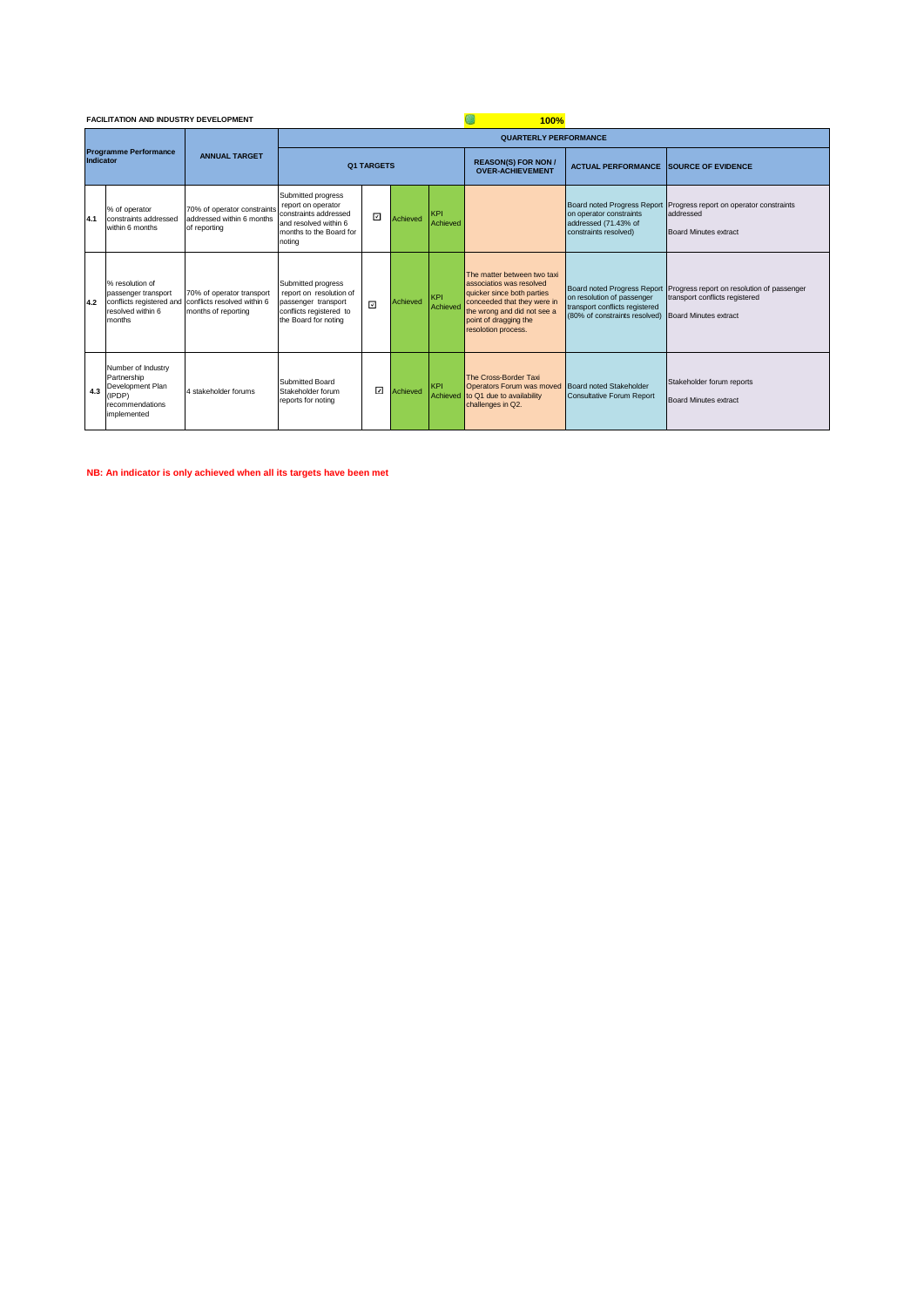|                  | OFFICE OF THE CEO                                                                                                                                     |                                                      |                                                                             |                              | <b>75%</b> |                                            |                                                                              |                                                                                               |                                                                                                                                                                    |  |  |  |  |
|------------------|-------------------------------------------------------------------------------------------------------------------------------------------------------|------------------------------------------------------|-----------------------------------------------------------------------------|------------------------------|------------|--------------------------------------------|------------------------------------------------------------------------------|-----------------------------------------------------------------------------------------------|--------------------------------------------------------------------------------------------------------------------------------------------------------------------|--|--|--|--|
|                  | <b>PROGRAMME PERFORMANCE</b>                                                                                                                          | <b>ANNUAL TARGET</b>                                 |                                                                             | <b>QUARTERLY PERFORMANCE</b> |            |                                            |                                                                              |                                                                                               |                                                                                                                                                                    |  |  |  |  |
| <b>INDOCATOR</b> |                                                                                                                                                       |                                                      |                                                                             | <b>Q1 TARGETS</b>            |            |                                            | <b>REASON(S) FOR NON / OVER-</b><br><b>ACHIEVEMENT</b>                       | <b>ACTUAL PERFORMANCE</b>                                                                     | <b>SOURCE OF EVIDENCE</b>                                                                                                                                          |  |  |  |  |
| 5.1              | Number of Annual State of<br>Cross-border operations<br>reports (ASCBOR) submitted stakeholders<br>to the Minister and other<br>relevant stakeholders | 1 ASCBOR report to the<br>minister and other         | Submitted progress<br>report on ASCBOR to<br>the Board for noting           | ⊡                            | Achieved   | KPI<br>Achieved                            |                                                                              | Progress report on ASCBOR was<br>submitted to the Board for noting                            | Progress report on ASCBOR<br><b>Board Minutes extract</b>                                                                                                          |  |  |  |  |
| 5.2              | Number of country profiles<br>developed or updated                                                                                                    | 2 country (Malawi and<br>Lesotho) profiles developed | Progress report on<br>the development of<br>the country profile<br>(Malawi) | ⊡                            | Achieved   | <b>KPI</b><br>Achieved                     |                                                                              | Progress report on the<br>development of the country profile<br>(Malawi) was approved by EXCO | Progress Report on the development of<br>the country profile (Malawi)<br><b>EXCO</b> minutes extract                                                               |  |  |  |  |
| 5.3              | Percentage achieved on<br>client satisfaction survev<br>conducted on freight and<br>passenger (taxis and buses)<br>operators                          | 65% customer satisfaction<br>achieved                | Develop survey plan                                                         | $\Box$                       | Achieved   | KPI<br>Achieved                            |                                                                              | Survey plan was approved by<br>Executive                                                      | Executive signed survey plan                                                                                                                                       |  |  |  |  |
| 5.4              | Number of initiatives to<br>increase C-BRTA's visibility                                                                                              | 4 presented papers at<br>transport conferences       | At least 1 paper<br>presented at transport<br>conferences                   | $\Box$                       | <b>Not</b> | <b>KPI Not</b><br><b>Achieved Achieved</b> | No paper was presented at a Transport<br>Conference in the reporting period. | Two (2) topics submitted to<br><b>Transport Conferences were not</b><br>accepted              | Conference abstract acceptance<br>Conference call for Paper/Conference<br>invitation<br>Conference presentation<br>Conference programme<br><b>Conference Paper</b> |  |  |  |  |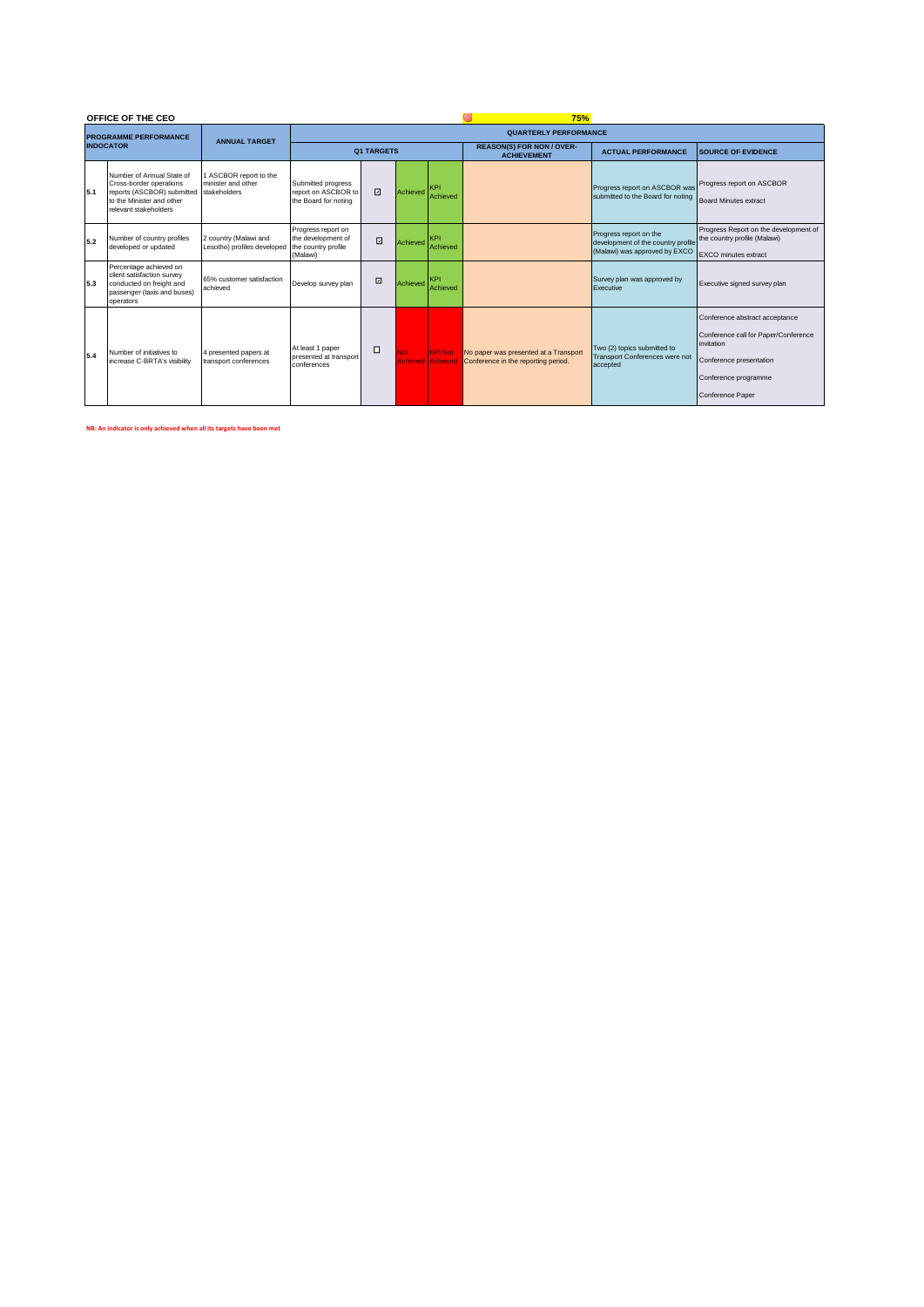|       | <b>ANNEXURE A - DASHBOARD</b>                                                                                                                                                                                         |                                                                                                                                           |                                                                                                                |                                                                                                                          |                         |                                                         |                                                                                                                                                                                      |                                                                                                                                                          |
|-------|-----------------------------------------------------------------------------------------------------------------------------------------------------------------------------------------------------------------------|-------------------------------------------------------------------------------------------------------------------------------------------|----------------------------------------------------------------------------------------------------------------|--------------------------------------------------------------------------------------------------------------------------|-------------------------|---------------------------------------------------------|--------------------------------------------------------------------------------------------------------------------------------------------------------------------------------------|----------------------------------------------------------------------------------------------------------------------------------------------------------|
| NO.   | <b>STRATEGIC OBJECTIVE</b>                                                                                                                                                                                            | PROGRAMME PERFORMANCE                                                                                                                     | <b>ANNUAL TARGET</b>                                                                                           | Q1 TARGET(S)                                                                                                             | <b>TARGET ACHIEVED/</b> | FY 2016/17 - Q1 PERFORMANCE<br><b>KPI ACHIEVED/ NOT</b> |                                                                                                                                                                                      | 61.11%                                                                                                                                                   |
|       |                                                                                                                                                                                                                       | <b>INDICATOR</b>                                                                                                                          |                                                                                                                |                                                                                                                          | <b>NOT ACHIEVED</b>     | <b>ACHIEVED</b>                                         | <b>REASON FOR NON-ACHIEVEMENT</b>                                                                                                                                                    | <b>EVIDENCE</b>                                                                                                                                          |
| 1.1.1 | Develop, implement and sustain a<br>high performance culture in the<br>organisation                                                                                                                                   | Percentage improvement in<br>organisational culture                                                                                       | 00% Implementation of the<br>prioritised culture change<br>ecommendations from the snap<br>survey              | Submit implementation plan to<br>Board for approval                                                                      | <b>Not Achieved</b>     | <b>KPI Not Achieved</b>                                 | Target not achieved.<br>The implementation plan presented to<br>HR & REMCO was not approved and<br>recommended to Board due to material<br>enhancements that were recommended        | Culture change implementation plan<br>Board resolution/ Minutes extract                                                                                  |
| 1.1.2 | To ensure the financial viability and<br>sustainability of the C-BRTA                                                                                                                                                 | Facilitate the migration of the Road<br>Transport Inspectorate function to<br><b>RTMC</b>                                                 | Migration of Road Transport<br>nspectorate function to RTMC                                                    | Board Approval for establishment of<br>nter-Agency Transition Project<br>Feam and Implementation Plan                    | <b>Not Achieved</b>     | <b>KPI Not Achieved</b>                                 | Target not achieved.<br>Additions from HR & REMCO were not<br>effected timeously for tabling with the<br>Board for approval.                                                         | mplemenation plan<br>Board resolution/ Minutes extract                                                                                                   |
|       |                                                                                                                                                                                                                       | Developed and implemented new<br>revenue streams as per financial<br>sustainability strategy                                              | Revised financial sustainability<br>strategy<br>mplemented cross-border user<br>harges as a new revenue stream | Submitted revised financial<br>sustainablity strategy to the Board<br>or approva                                         | <b>Not Achieved</b>     | <b>KPI Not Achieved</b>                                 | Department of Transport will inform the<br>revision of the Financial Sustainability<br>strategy<br>Delaved meeting with the officials from<br>the Department of Transport to discuss | Revised financial sustainability strategy<br>Board resolution/ Minutes extract                                                                           |
|       | 1.1.3 Integration of IT systems                                                                                                                                                                                       | Developed and implemented new<br>business system                                                                                          | Developed and piloted new permit<br>system at Head Office                                                      | Submitted project plan to the Board<br>or approval                                                                       | Not Achieved            | <b>KPI Not Achieved</b>                                 | The changes from the Audit and Risk<br>Committee are still being incorporated to<br>the Project Plan prior to presentation to<br>the Board for approval.                             | Project plan of piloted new permit system<br>Board resolution/ Minutes extract                                                                           |
|       |                                                                                                                                                                                                                       | Optimise Technology Foundation                                                                                                            | <b>Upgraded Technology Platforms</b>                                                                           | Submitted implementation plan to<br>the Board for noting                                                                 | Achieved                | <b>KPI Achieved</b>                                     |                                                                                                                                                                                      | Progress report as per implemantation plan<br><b>Board Minutes extract</b>                                                                               |
| 1.1.4 | Prevent fraud and corruption                                                                                                                                                                                          | Implemented fraud and corruption<br>prevention programmes                                                                                 | 60 % fraud and corruption<br>orogrammes implemented                                                            | Submitted Fraud and<br>Corruption implementation plan the<br>Board for approval                                          | Achieved                | <b>KPI Achieved</b>                                     |                                                                                                                                                                                      | Fraud and Corruption implementation plan<br>Board resolution/ Minutes extract                                                                            |
|       | Introduce and implement regulated                                                                                                                                                                                     | Developed Business Case on<br>cross-border comprehensive<br>evying of cross-border charged                                                | Submitted a draft legislative proposal<br>on comprehensive levying of cross-<br>order user charges             | Developed Discussion paper and<br>vorkshopped with the relevant<br>takeholders                                           | Not Achieved            | <b>KPI Not Achieved</b>                                 | Discussion paper was developed. The<br>internal workshop was conducted, due<br>to time constraints external workshop<br>could not happen.                                            | <b>Discussion Paper</b><br>Stakeholder Workshop report<br>Attendance register of workshop                                                                |
| 1.1.5 | competition of cross border<br>novements                                                                                                                                                                              | Implemented scientific tool used by<br>the Regulatory Committee to<br>manage supply and demand cross<br>border passenger transport        | Impact assessment on the three (3)<br>main corridors<br>Refinement of the scientific tool                      | Progress report on the pilot<br>mplementation to the Regulatory<br>Committee for noting                                  | Achieved                | <b>KPI Achieved</b>                                     |                                                                                                                                                                                      | Progress report on the pilot implementation<br>Regulatory Committee Minutes extract                                                                      |
| 2.1   | Improve compliance with road<br>transport legislation                                                                                                                                                                 | Developed and Implemented<br>Operator Compliance Accreditation<br>Scheme (OCAS)                                                           | National Feasibility Assessment                                                                                | Consult with key transport<br>IsociteV edt etstilizet of arehiodests<br>easibility Assessment                            | Not Achieved            | <b>KPI Not Achieved</b>                                 | The Consultation Plan and Report are<br>pending tabling to EXCO.                                                                                                                     | Consultation report(s)                                                                                                                                   |
| 3.1   | Improve compliance with road                                                                                                                                                                                          | Percentage increase in the number<br>of inspections conducted                                                                             | 5% increase in the number of<br>inspections baseline                                                           | 58 534 number of inspections<br>conducted                                                                                | Achieved                | <b>KPI Achieved</b>                                     | The planned target was exceeded<br>because of the inspections that were<br>conducted at busy regions such as<br>Limpopo and Gauteng.                                                 | Quarterly consolidated inspection report                                                                                                                 |
|       | transport legislation                                                                                                                                                                                                 | Number of key findings reports on<br>inspections and prosecutions                                                                         | 4 Law enforcement reports (Section<br>39 (2)                                                                   | Submitted law enforcement report<br>Section 39 (2)) to the Board for<br>hoting                                           | Achieved                | <b>KPI Achieved</b>                                     |                                                                                                                                                                                      | Law enforcement report<br>Board Minutes extract                                                                                                          |
|       |                                                                                                                                                                                                                       | % of operator constraints<br>addressed within 6 months                                                                                    | 70% of operator constraints<br>addressed within 6 months of<br>reportina                                       | Submitted progress<br>report on operator constraints<br>ddressed and resolved within 6<br>nonths to the Board for noting | Achieved                | <b>KPI Achieved</b>                                     |                                                                                                                                                                                      | Progress report on operator constraints addressed<br><b>Board Minutes extract</b>                                                                        |
| 4.1   | Establish and sustain strategic<br>partnerships with stakeholders so as<br>to enable the Agency to achieve its<br>objectives                                                                                          | % resolution of passenger<br>transport conflicts registered and<br>esolved within 6 months                                                | 70% of operator transport conflicts<br>esolved within 6 months of reporting                                    | Submitted progress<br>report on resolution of passenger<br>ransport conflicts registered to the<br>Board for noting      | Achieved                | <b>KPI Achieved</b>                                     |                                                                                                                                                                                      | Progress report on resolution of passenger<br>transport conflicts registered<br>Board Minutes extract                                                    |
|       |                                                                                                                                                                                                                       | Number of Industry Partnership<br>Development Plan (IPDP)<br>recommendations implemented                                                  | stakeholder forums                                                                                             | Submitted Board Stakeholder forum<br>eports for noting                                                                   | Achieved                | <b>KPI Achieved</b>                                     | The Cross-Border Taxi Operators Forum Stakeholder forum reports<br>was moved to Q1 due to availability<br>challenges in Q2.                                                          | <b>Board Minutes extract</b>                                                                                                                             |
| 5.1   | Proactively provide value added<br>advisory services to Minister of<br>ransport and other relevant<br>stakeholders on cross border matters                                                                            | Number of Annual State of Cross-<br>border operations reports<br>(ASCBOR) submitted to the<br>Minister and other relevant<br>stakeholders | ASCBOR report to the minister and<br>other stakeholders                                                        | Submitted progress report on<br>ASCBOR to the Board for noting                                                           | Achieved                | <b>KPI Achieved</b>                                     |                                                                                                                                                                                      | Progress report on ASCBOR<br><b>Board Minutes extract</b>                                                                                                |
| 5.2   | in the sector                                                                                                                                                                                                         | Number of country profiles<br>developed or updated                                                                                        | 2 country (Malawi and Lesotho)<br>rofiles developed                                                            | Progress report on the development<br>of the country profile (Malawi)                                                    | Achieved                | <b>KPI Achieved</b>                                     |                                                                                                                                                                                      | Progress Report on the development of the country<br>profile (Malawi)<br>EXCO minutes extract                                                            |
| 5.3   | Percentage achieved on client<br>satisfaction survey conducted on<br>Promote C-BRTA's reputation<br>65% customer satisfaction achieved<br>Develop survey plan<br>freight and passenger (taxis and<br>buses) operators |                                                                                                                                           |                                                                                                                | Achieved                                                                                                                 | <b>KPI Achieved</b>     |                                                         | Executive signed survey plan                                                                                                                                                         |                                                                                                                                                          |
| 5.4   | Position C-BRTA's brand and ensure<br>visibility and awareness                                                                                                                                                        | Number of initiatives to increase C-<br><b>BRTA's visibility</b>                                                                          | 4 presented papers at transport<br>conferences                                                                 | At least 1 paper presented at<br>ransport conferences                                                                    | <b>Not Achieved</b>     | <b>KPI Not Achieved</b>                                 | No paper was presented at a Transport<br>Conference in the reporting period.                                                                                                         | Conference abstract acceptance<br>Conference call for Paper/Conference invitation<br>Conference presentation<br>Conference programme<br>Conference Paper |

**LEGEND**<br>Certainty that the target will not be achieved or was not achieved in the planned timeframes – major remedial action and urgent intervention is required<br>Target achieved